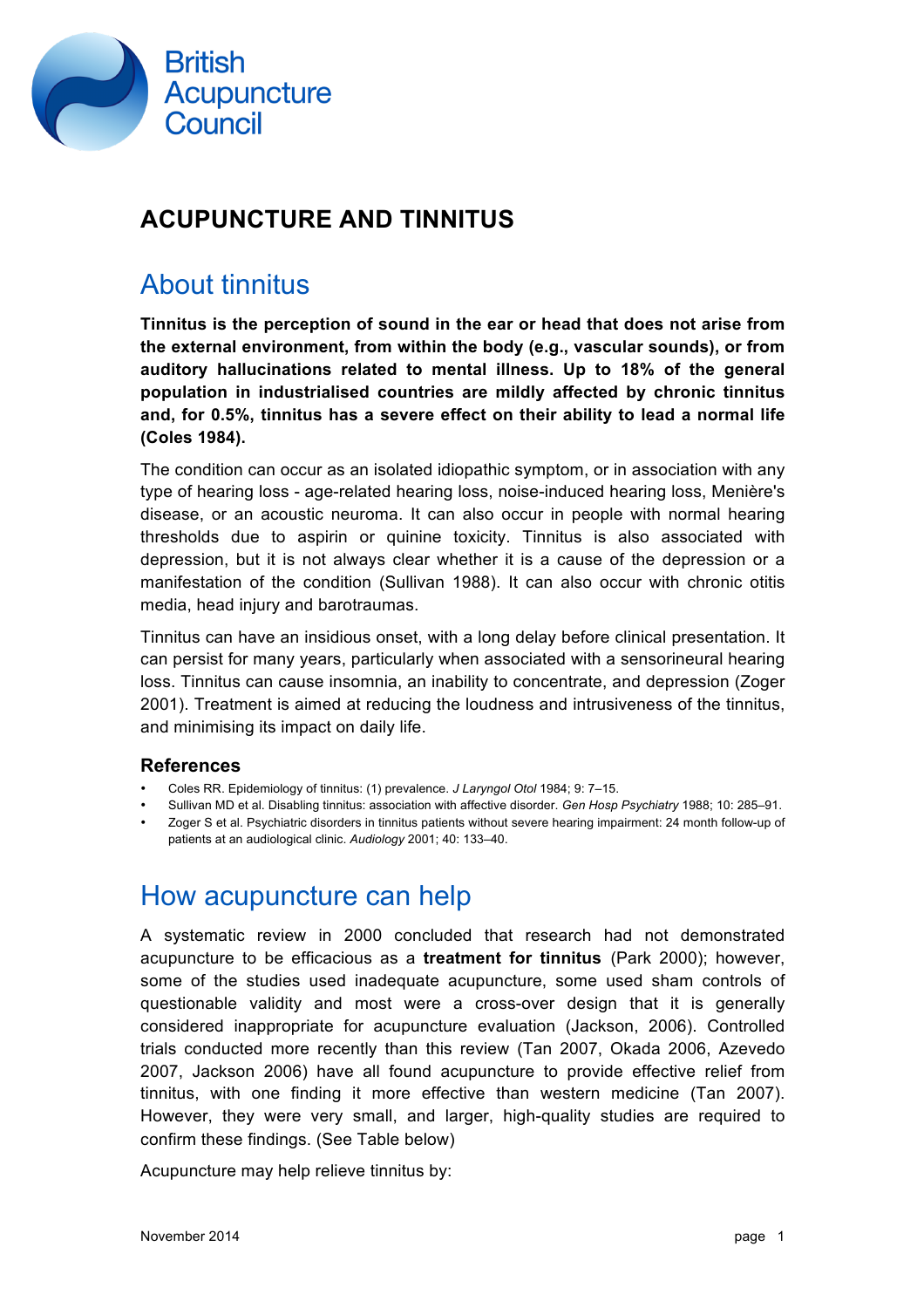- acting on the cochlea, specifically on the contractile activity of outer hair cells (Azevedo 2007);
- acting on the function of the efferent olivocochlear system to suppress otoacoustic emissions (Azevedo 2007);
- altering the brain's chemistry, increasing neuropeptide Y levels (Lee 2009; Cheng 2009), and reducing serotonin levels (Zhou 2008);
- reducing inflammation, by promoting release of vascular and immunomodulatory actors (Kavoussi 2007, Zijlstra 2003);
- increasing local microcirculation (Komori 2009), which aids dispersal of swelling.

## About traditional acupuncture

Acupuncture is a tried and tested system of traditional medicine, which has been used in China and other eastern cultures for thousands of years to restore, promote and maintain good health. Its benefits are now widely acknowledged all over the world and in the past decade traditional acupuncture has begun to feature more prominently in mainstream healthcare in the UK. In conjunction with needling, the practitioner may use techniques such as moxibustion, cupping, massage or electroacupuncture. They may also suggest dietary or lifestyle changes.

Traditional acupuncture takes a holistic approach to health and regards illness as a sign that the body is out of balance. The exact pattern and degree of imbalance is unique to each individual. The traditional acupuncturist's skill lies in identifying the precise nature of the underlying disharmony and selecting the most effective treatment. The choice of acupuncture points will be specific to each patient's needs. Traditional acupuncture can also be used as a preventive measure to strengthen the constitution and promote general well-being.

An increasing weight of evidence from Western scientific research (see overleaf) is demonstrating the effectiveness of acupuncture for treating a wide variety of conditions. From a biomedical viewpoint, acupuncture is believed to stimulate the nervous system, influencing the production of the body's communication substances - hormones and neurotransmitters. The resulting biochemical changes activate the body's self-regulating homeostatic systems, stimulating its natural healing abilities and promoting physical and emotional well-being.

# About the British Acupuncture Council

With over 3000 members, the British Acupuncture Council (BAcC) is the UK's largest professional body for traditional acupuncturists. Membership of the BAcC guarantees excellence in training, safe practice and professional conduct. To find a qualified traditional acupuncturist, contact the BAcC on 020 8735 0400 or visit www.acupuncture.org.uk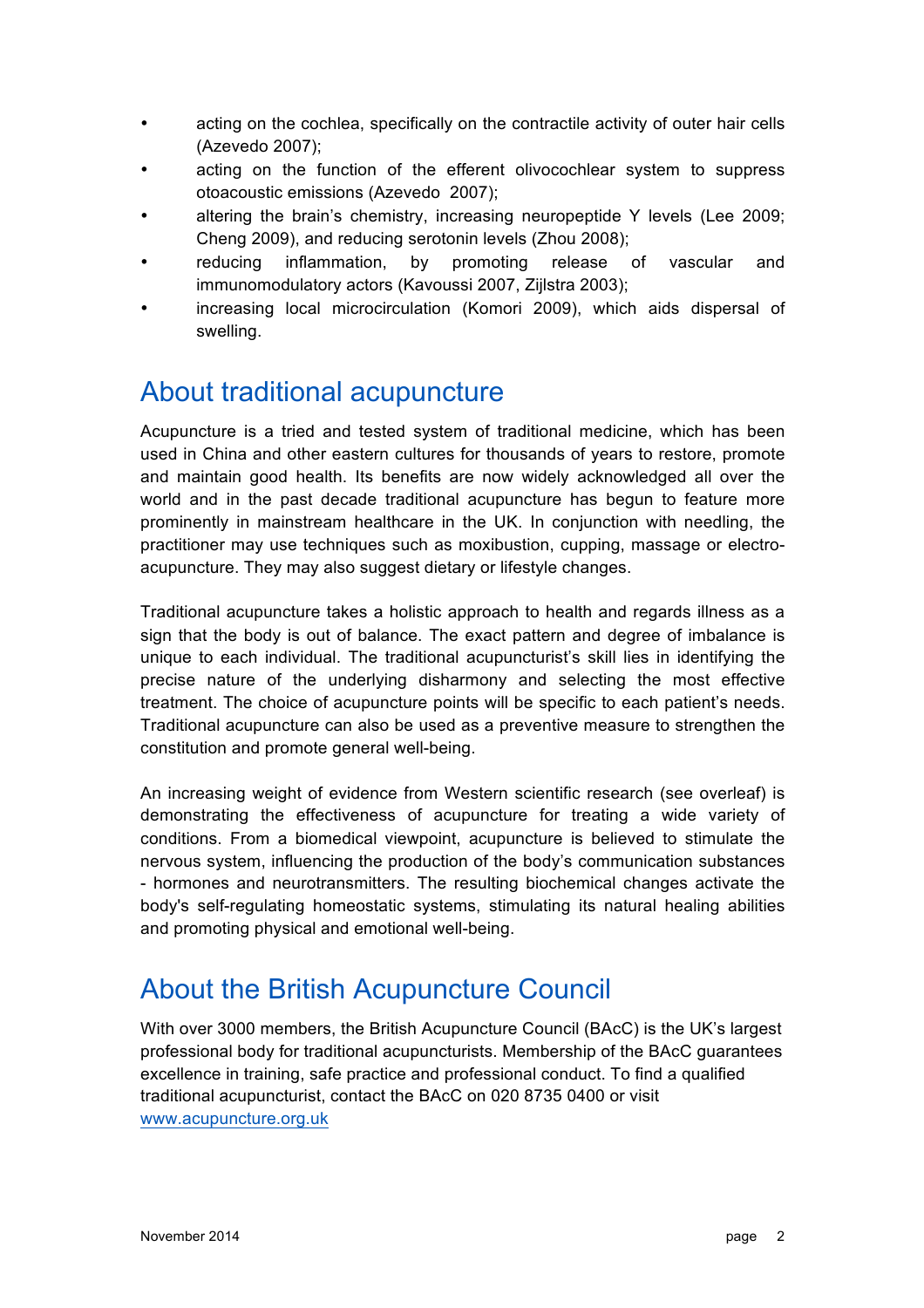## **ACUPUNCTURE AND TINNITUS**

# The evidence

| <b>Research</b>                                                                                                                                                                            | <b>Conclusion</b>                                                                                                                                                                                                                                                                                                                                                                                                                                                                                                                                                                                                                                                                                                                                                                                                                                                                                                                      |
|--------------------------------------------------------------------------------------------------------------------------------------------------------------------------------------------|----------------------------------------------------------------------------------------------------------------------------------------------------------------------------------------------------------------------------------------------------------------------------------------------------------------------------------------------------------------------------------------------------------------------------------------------------------------------------------------------------------------------------------------------------------------------------------------------------------------------------------------------------------------------------------------------------------------------------------------------------------------------------------------------------------------------------------------------------------------------------------------------------------------------------------------|
| <b>Systematic Reviews</b>                                                                                                                                                                  |                                                                                                                                                                                                                                                                                                                                                                                                                                                                                                                                                                                                                                                                                                                                                                                                                                                                                                                                        |
| Park J et al. Efficacy of<br>acupuncture as a treatment for<br>tinnitus: a systematic review. Arch<br>Otolaryngol Head Neck Surg 2000;<br>126: 489-92.                                     | A systematic review of randomised controlled trials that looked<br>at the efficacy of acupuncture as a treatment for tinnitus<br>compared with any control intervention. Six randomized<br>controlled trials were included, four of which used manual<br>acupuncture and 2 electroacupuncture. Five of 6 studies used<br>inconsistent acupoints. Three studies scored 3 points or more on<br>the Jadad scale. Outcome measurements were visual analogue<br>scale scores for loudness, annoyance, and awareness of<br>tinnitus; subjective severity scale scores for tinnitus; or<br>Nottingham Health Profile scores. Two unblinded studies showed<br>a positive result, whereas 4 blinded studies showed no<br>significant effect of acupuncture. The reviewers concluded that<br>acupuncture had not been demonstrated to be efficacious as a<br>treatment for tinnitus on the evidence of rigorous randomised<br>controlled trials. |
| <b>Controlled trials</b>                                                                                                                                                                   |                                                                                                                                                                                                                                                                                                                                                                                                                                                                                                                                                                                                                                                                                                                                                                                                                                                                                                                                        |
| Tan KQ et al. Comparative study on<br>therapeutic effects of acupuncture,<br>Chinese herbs and Western<br>medicine on nervous tinnitus<br>[Chinese]. Zhongguo Zhenjiu 2007.<br>27: 249-51. | A randomised controlled trial that compared the clinical<br>therapeutic effects of acupuncture, Chinese herbs and western<br>medicine in 90 patients with nervous tinnitus. The effectiveness<br>rates in the 3 groups were 73.3%, 40.0% and 33.3%,<br>respectively, with significant differences among the 3 groups<br>(p<0.05). The researchers concluded that acupuncture has<br>obvious therapeutic effect on nervous tinnitus, and that its<br>therapeutic effect is better than that of Chinese herbs and<br>western medicine.                                                                                                                                                                                                                                                                                                                                                                                                   |
| Okada DM et al. Acupuncture for<br>tinnitus immediate relief<br>[Portuguese]. Revista Brasileira de<br>Otorrinolaringologia 2006. 72: 182-6.                                               | A double-blind randomised study in 76 patients with tinnitus to<br>assess the effects of acupuncture. A Visual Analogue Scale<br>(VAS, 0 to 10 points) was used to assess the humming sensation<br>experienced by the patients at baseline. The patients were then<br>divided into a 'real' acupuncture group and a sham acupuncture<br>group. After treatment, the humming sensation was assessed<br>again. There was a significant difference (p<0,001) between the<br>VAS scores pre and post needling in the real acupuncture group<br>(p=0.0127). There was also a difference between the real and<br>sham groups (p=0.017). The researchers concluded that there<br>was significant reduction in tinnitus with acupuncture.                                                                                                                                                                                                      |
| Azevedo RF et al. Impact of<br>acupuncture on otoacoustic<br>emissions in patients with tinnitus.<br>Revista Brasileira de<br>Otorrinolaringologia 2007; 73: 599-<br>607.                  | A study that assessed the effect of acupuncture on the cochlear<br>function in 38 patients with tinnitus by analysing otoacoustic<br>emissions. Measures of transitory otoacoustic emissions and<br>suppression of otoacoustic emissions were obtained from all<br>subjects before and after acupuncture. Patients were assigned to<br>'real' or sham acupuncture. There was a significant difference                                                                                                                                                                                                                                                                                                                                                                                                                                                                                                                                  |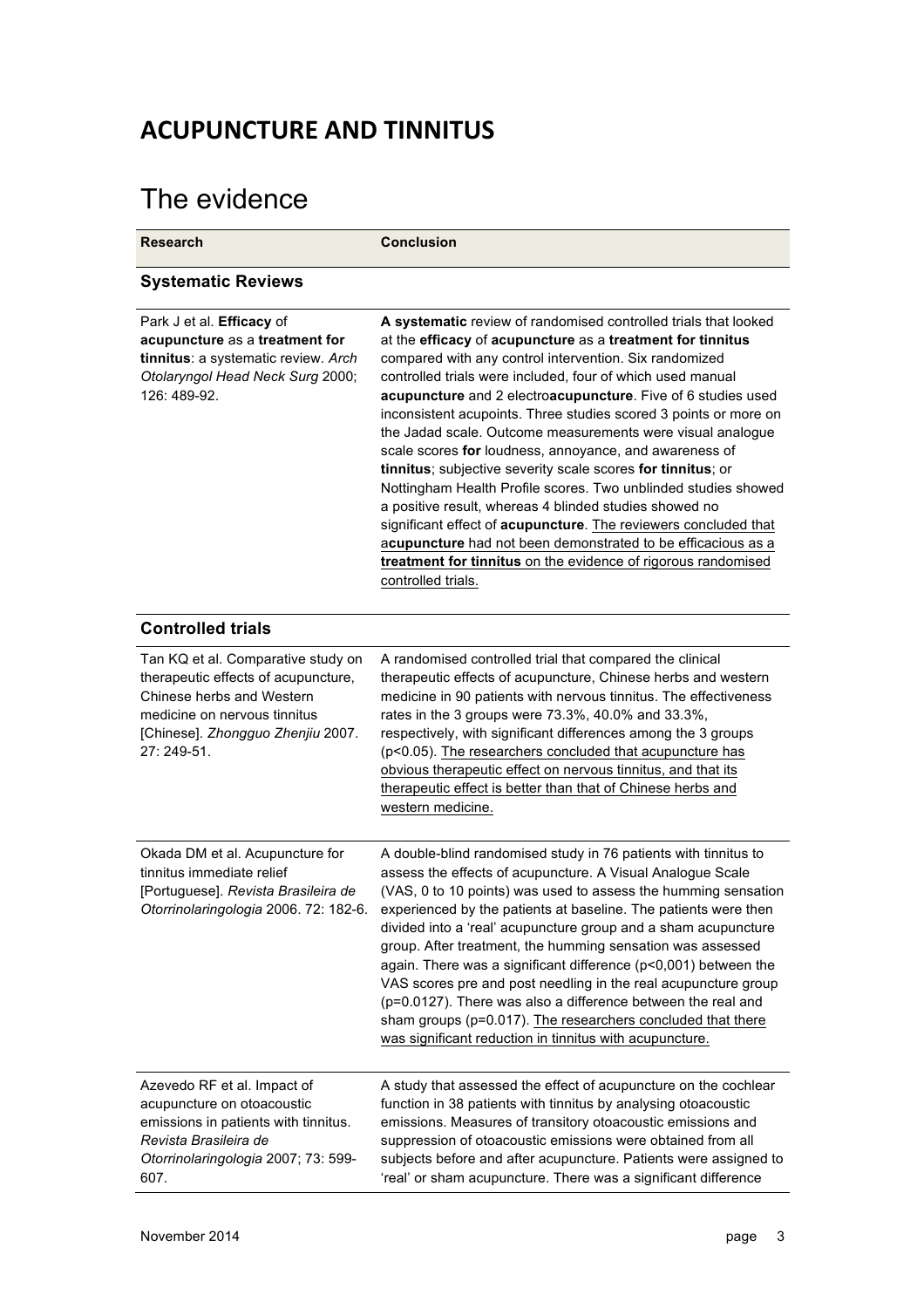|                                                                                                                                                                                              | between the amplitude of otoacoustic emissions assessed before<br>and after treatment in the real acupuncture group. No difference<br>was observed with sham acupuncture. The researchers<br>concluded that acupuncture had a significant effect on<br>otoacoustic emissions in patients with tinnitus.                                                                                                                                                                                                                                                                                                                                                                                                                                                                                                                                                                                                                                                                                                                                                                                                                                                                                                                                             |
|----------------------------------------------------------------------------------------------------------------------------------------------------------------------------------------------|-----------------------------------------------------------------------------------------------------------------------------------------------------------------------------------------------------------------------------------------------------------------------------------------------------------------------------------------------------------------------------------------------------------------------------------------------------------------------------------------------------------------------------------------------------------------------------------------------------------------------------------------------------------------------------------------------------------------------------------------------------------------------------------------------------------------------------------------------------------------------------------------------------------------------------------------------------------------------------------------------------------------------------------------------------------------------------------------------------------------------------------------------------------------------------------------------------------------------------------------------------|
| Jackson A et al. Acupuncture for<br>tinnitus: a series of six $n = 1$<br>controlled trials. Complementary<br>Therapies in Medicine 2006; 14: 39-<br>46.                                      | Controlled n=1 trials that explored patient perceived benefits of<br>acupuncture for tinnitus. Six patients with tinnitus were included.<br>Primary outcome was Daily Diary records related to four tinnitus<br>symptoms: loudness of tinnitus; pitch of tinnitus; waking hours<br>affected with tinnitus; quality of sleep. Secondary outcomes were<br>the Tinnitus Handicap Inventory (THI) and Measure Your Medical<br>Outcome Profile (MYMOP). Outcomes were measured during a<br>course of 10 acupuncture treatments over a 2-week period, and<br>also during a 14 day pre-treatment (phase A) and 14 days post-<br>treatment (phase B). For the symptoms of loudness and pitch,<br>there were variable treatment effects between patients. There<br>was a trend (not statistically significant) to an overall reduction of<br>loudness and pitch. For waking hours affected and quality of<br>sleep, patients' responses were more consistent and there was a<br>significant overall median reduction. The THI and MYMOP<br>measures showed a trend towards improvement after treatment.<br>The researchers concluded that the results of their study suggest<br>that acupuncture may have a beneficial role in the treatment of<br>tinnitus. |
| <b>Case series</b>                                                                                                                                                                           |                                                                                                                                                                                                                                                                                                                                                                                                                                                                                                                                                                                                                                                                                                                                                                                                                                                                                                                                                                                                                                                                                                                                                                                                                                                     |
| Shaladi AM et al. Auricular<br>acupuncture plus antioxidants in the<br>treatment of subjective tinnitus: A<br>case series. Medical Acupuncture<br>2009; 21: 131-4.                           | A case series that assessed the benefit of auricular acupuncture<br>and antioxidants on subjective tinnitus. A prospective<br>questionnaire including an 11-point scale of the subjective<br>volume, an 11-point scale of the severity of tinnitus, and the<br>Zung Self-Rating Anxiety Scale were used to assess the<br>response to acupuncture. In all, 13 patients who had had<br>symptoms of tinnitus for 3 to 5 years were evaluated at baseline,<br>1 month, and 4 months. Patients were given oral antioxidants<br>and auricular acupuncture 2 times a week, for 4 weeks. From<br>baseline to 1 month, there was a nonsignificant reduction in the<br>subjective volume of the tinnitus and severity of the tinnitus; and<br>also a nonsignificant reduction on the anxiety scale. No variation<br>was registered between months 1 and 4, but patients reported<br>improved sleep. The researchers concluded that auricular<br>acupuncture plus oral antioxidants nonsignificantly reduced the<br>noise and the intensity of subjective tinnitus.                                                                                                                                                                                            |
| <b>Research on mechanisms</b><br>for acupuncture                                                                                                                                             |                                                                                                                                                                                                                                                                                                                                                                                                                                                                                                                                                                                                                                                                                                                                                                                                                                                                                                                                                                                                                                                                                                                                                                                                                                                     |
| Cheng CH et al. Endogenous<br>Opiates in the Nucleus Tractus<br>Solitarius Mediate<br>Electroacupuncture-induced Sleep<br>Activities in Rats. Evid Based<br>Complement Alternat Med 2009 Sep | An animal study that investigated the involvement of the nucleus<br>tractus soliatarius opioidergic system in electroacupuncture-<br>induced alterations in sleep, the findings of which suggested that<br>mechanisms of sleep enhancement may be mediated, in part,<br>by cholinergic activation, stimulation of the opiodergic neurons to<br>increase the concentrations of beta-endorphin and the                                                                                                                                                                                                                                                                                                                                                                                                                                                                                                                                                                                                                                                                                                                                                                                                                                                |